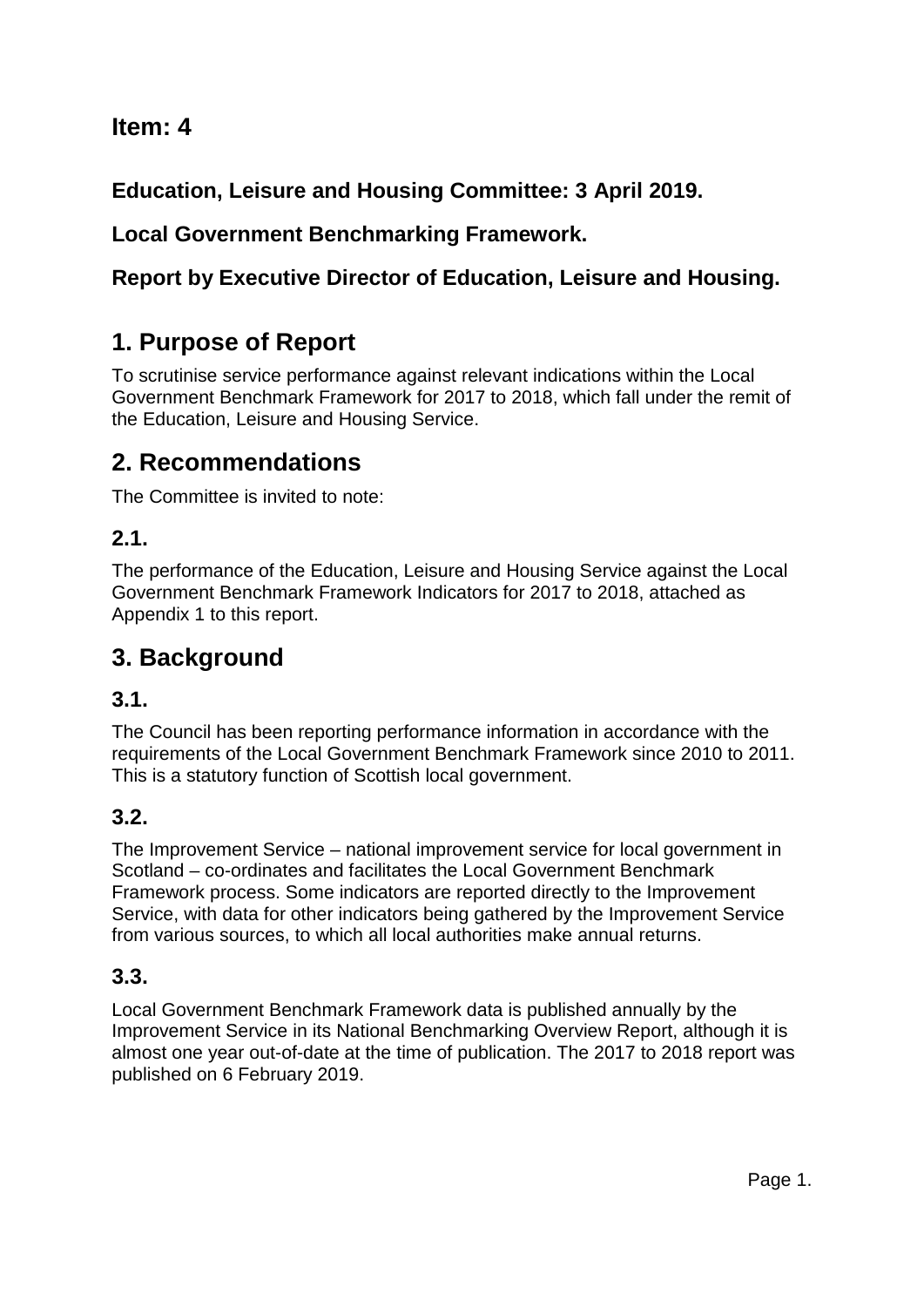# **4. Response to the Best Value Assurance Report 2017**

## **4.1.**

Although the Council has reported its performance in accordance with the Local Government Benchmark Framework requirements for several years, primarily through its Annual Performance Report, it was agreed by Policy and Resources Committee on 17 April 2018 that in 2019 this information would also be reported to service committees for scrutiny.

## **4.2.**

This commitment is part of the Council's response to recommendations in the Best Value Assurance Report, which was published in December 2017, and this has subsequently been incorporated into Council Delivery Plan 2018 to 2023.

# **5. Performance**

## **5.1.**

Appendix 1 sets out the Council's performance against the Local Government Benchmark indicators in 2017 to 2018 which fall under the remit of the Education, Leisure and Housing Service. This includes comparisons with previous years' performance, the Scottish average, and other local authorities in Orkney's benchmarking "'family groups". For some indicators, Council officers have also provided some additional context where it is felt this would be beneficial to help explain the Council's performance.

## **5.2.**

For Children's Services, Adult Social Care Services and Housing Services indicators, similar local authorities are grouped by their level of deprivation. For these indicators Orkney's family group includes:

- East Renfrewshire Council.
- East Dunbartonshire Council.
- Aberdeenshire Council.
- City of Edinburgh Council.
- Perth and Kinross Council.
- Aberdeen City Council.
- Shetland Islands Council.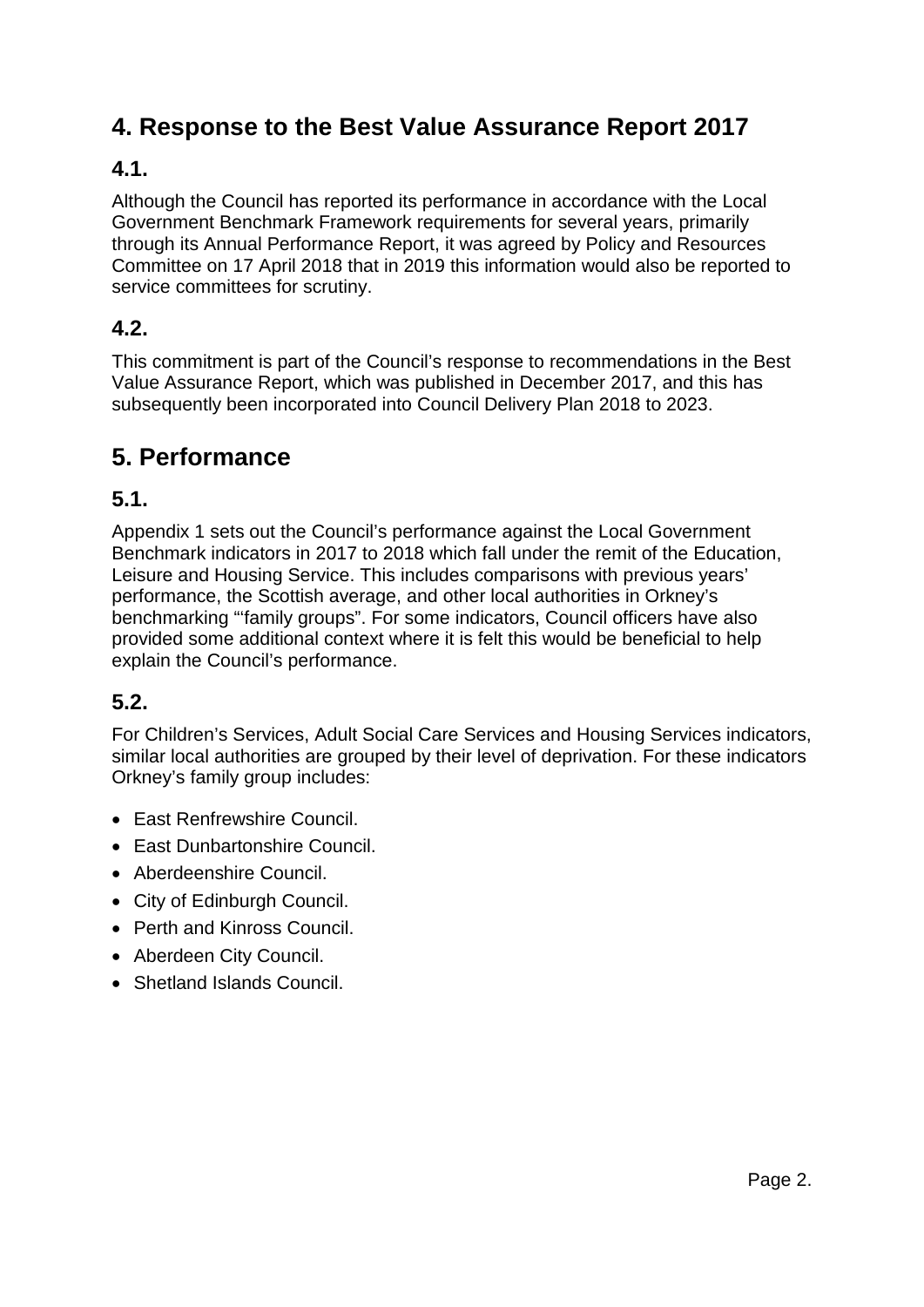## **5.3.**

For Corporate Services, Economic Development, Environmental Services and Culture and Leisure Services, similar local authorities are grouped by their population density. For these indicators Orkney's family group includes:

- Comhairle nan Eilean Siar.
- Argyll and Bute Council.
- Shetland Islands Council.
- Highland Council.
- Scottish Borders Council.
- Dumfries and Galloway Council.
- Aberdeenshire Council.

## **5.4.**

It should be noted that the monitoring periods for some of the indicators may differ. For example, most are for 2017 to 2018, but some maybe for 2015 to 2018 or 2014 to 2018. This is because all the indicators are calculated from national figures and are generated by different organisations for different purposes.

# **6. Links to Council Plan**

### **6.1.**

The proposals in this report support and contribute to improved outcomes for communities as outlined in the Council Plan strategic priority theme of Cross-Cutting Priorities.

## **6.2.**

The proposals in this report relate directly to the Priority 'To deliver the actions and targets in the Best Value Assurance Report recommended by the Accounts Commission', and specifically to action 5(b) of the Council Delivery Plan 'Report Local Government Benchmark Indicators to Service Committees'.

# **7. Financial Implications**

All 32 Scottish local authorities pay an annual rate to the Improvement Service for participation in the Local Government Benchmark Framework. In 2017 to 2018 this was £2,032 and this increased to £2,516 for 2018 to 2019. For this, the Improvement Service provides local authorities with data services and co-ordination of family group activity.

# **8. Legal Aspects**

Under the Local Government Act 1992 and Local Government in Scotland Act 2003, the council has been directed by the Accounts Commission to report on information drawn from the Local Government Benchmark Framework.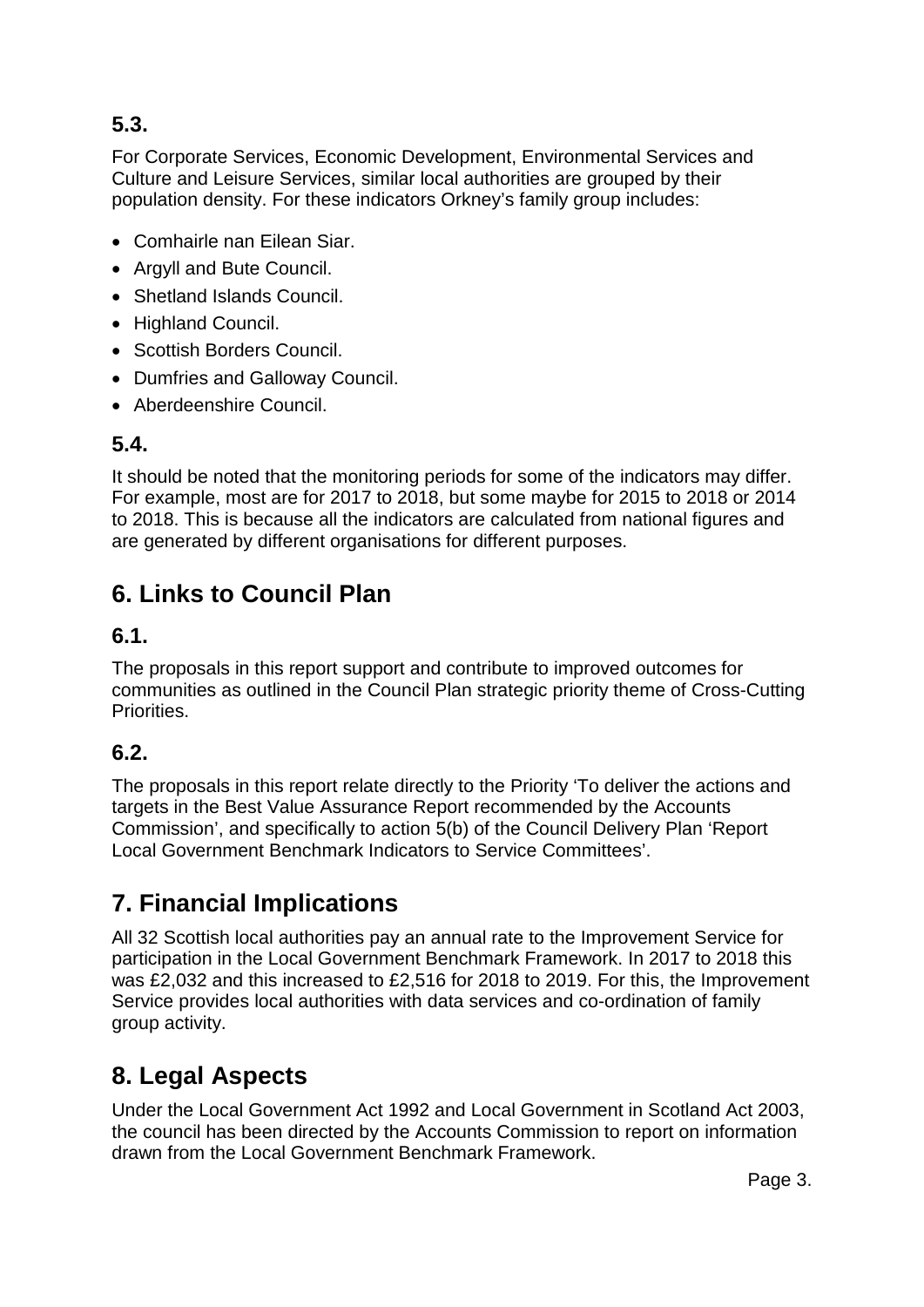# **9. Contact Officers**

Wilfred Weir, Executive Director of Education, Leisure and Housing, extension 2463, Email [wilf.weir@orkney.gov.uk.](mailto:wilf.weir@orkney.gov.uk)

Peter Diamond, Head of Education: Leisure, Culture and Inclusion, extension 2415, Email [peter.diamond@orkney.gov.uk.](mailto:peter.diamond@orkney.gov.uk)

James Wylie, Head of Education: Curriculum and Community Learning, extension 2401, Email [james.wylie@orkney.gov.uk.](mailto:james.wylie@orkney.gov.uk)

Frances Troup, Head of Housing, Homelessness and School Care Accommodation Services, extension 2177, Email [frances.troup@orkney.gov.uk.](mailto:frances.troup@orkney.gov.uk)

## **10. Appendix**

Appendix 1: Performance of the Education, Leisure and Housing Service against the Local Government Benchmark Indicators 2017 to 2018.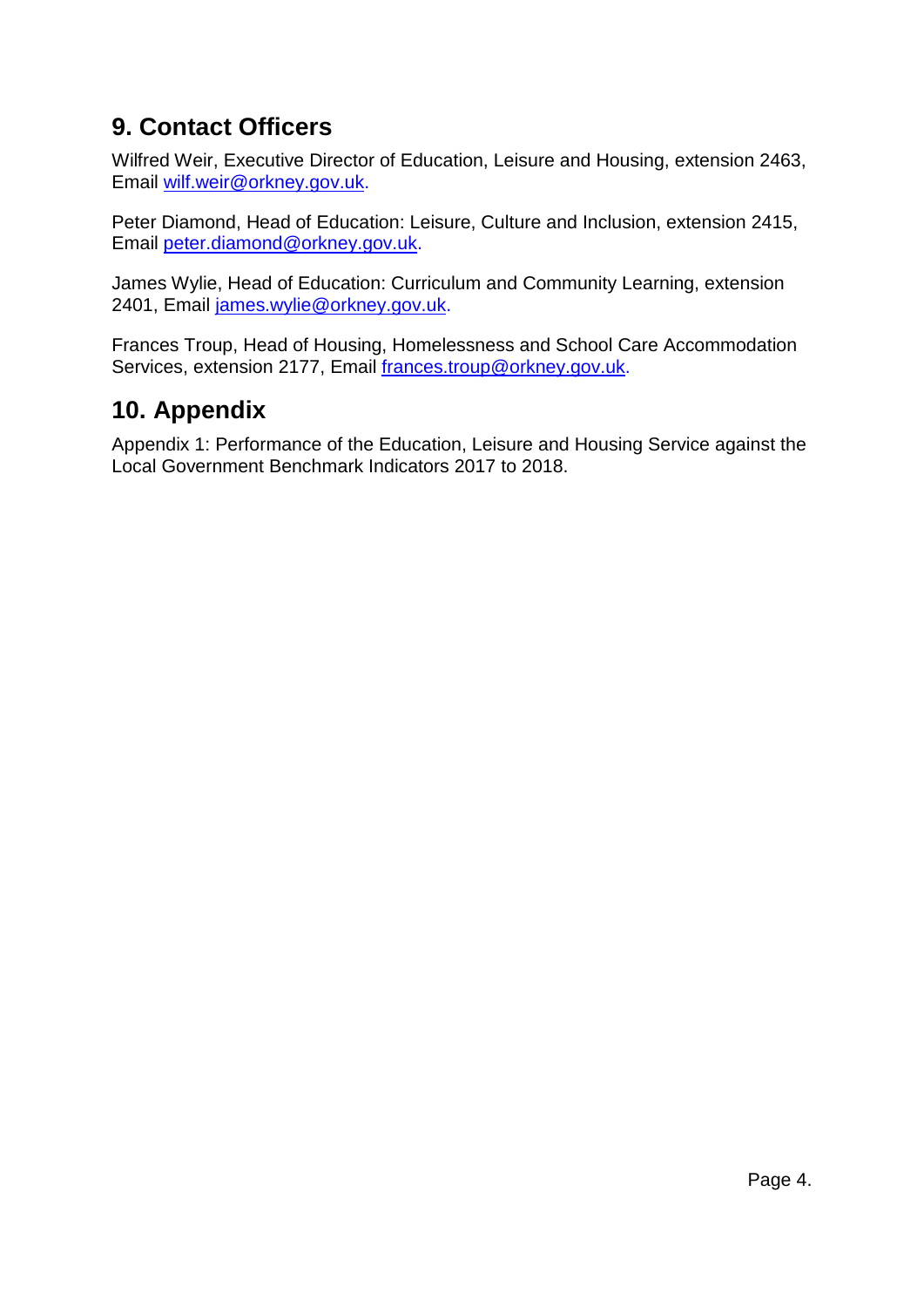### **Local Government Benchmark Framework Indicators 2017/18**

### **CHILDREN'S SERVICES**

### **CHN1 – Cost per primary school pupil**

In 2017/18, the cost per primary school pupil in Orkney was £8,315, which is less than the 2016/17 figure of £8,423, but significantly more than the 2017/18 Scottish average of £4,974.

The cost per primary school place in the three island authorities is generally significantly higher than in other areas of the country. This is because providing education in our most remote and rural settings requires additional staff, resulting in increased costs. The cost per pupil in Orkney is lower than in the Western Isles, but higher than in Shetland.



### **CHN2 – Cost per secondary school pupil**

In 2017/18, the cost per secondary school pupil in Orkney was £11,559, which is less than the 2016/17 figure of £12,196, but significantly more than the 2017/18 Scottish average of £6,879.

The cost per secondary school place in the three island authorities is generally significantly higher than in other areas of the country. This is because providing education in our most remote and rural settings requires additional staff, resulting in increased costs. The cost per pupil in Orkney is higher than in the Western Isles and Shetland.

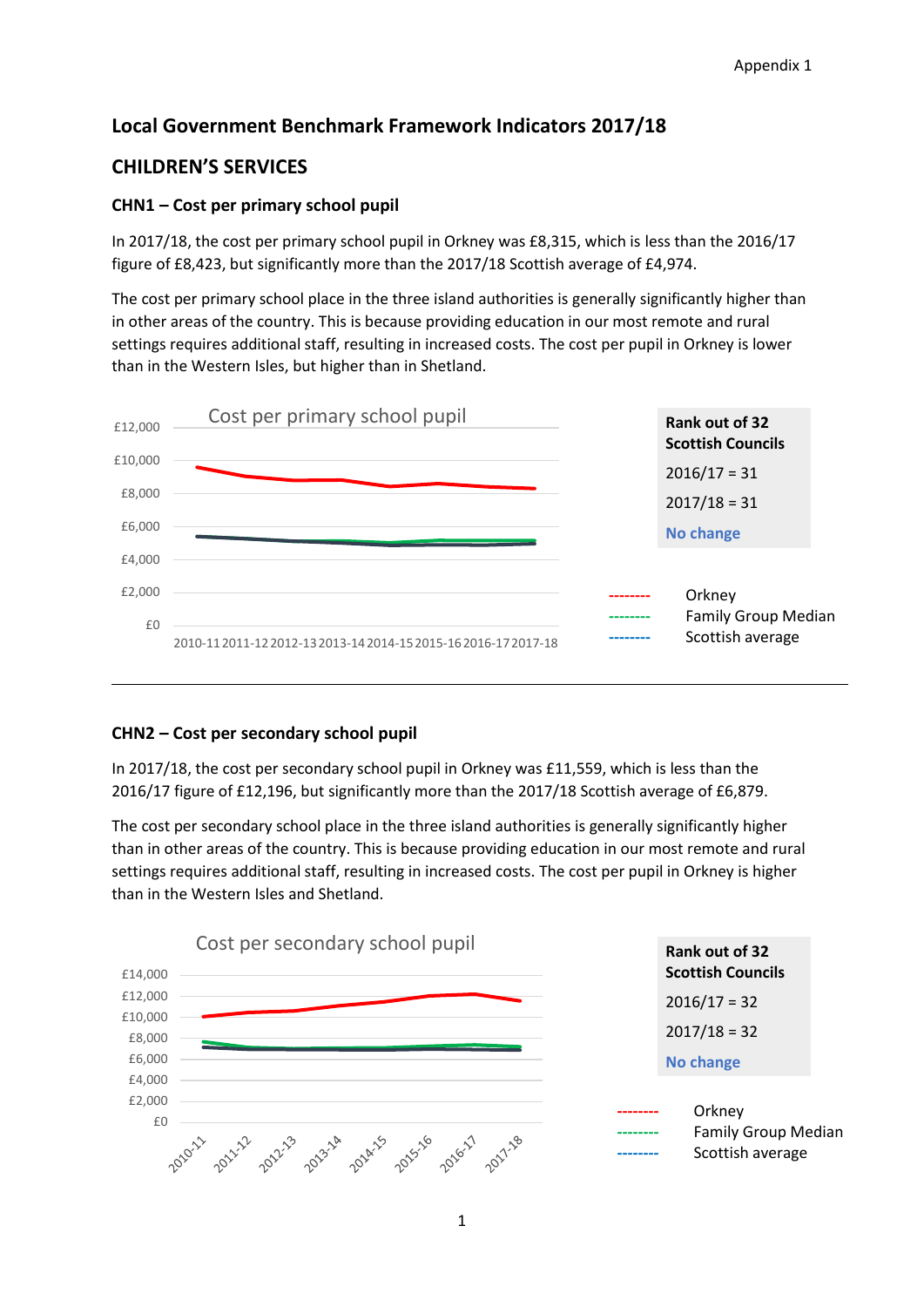#### **CHN3 – The cost of pre-school education registration**

In 2017/18, the cost per pre-school registration in Orkney was £3,805, which is less than the 2016/17 figure of £3,978, and the 2017/18 Scottish average of £4,463.



#### **CHN4 – Percentage of pupils gaining 5+ awards at level 5**

In 2017/18, 68% of secondary pupils in Orkney gained 5+ awards at level 5, which is better than the 2016/17 figure of 65%, and the 2017/18 Scottish average of 62%.

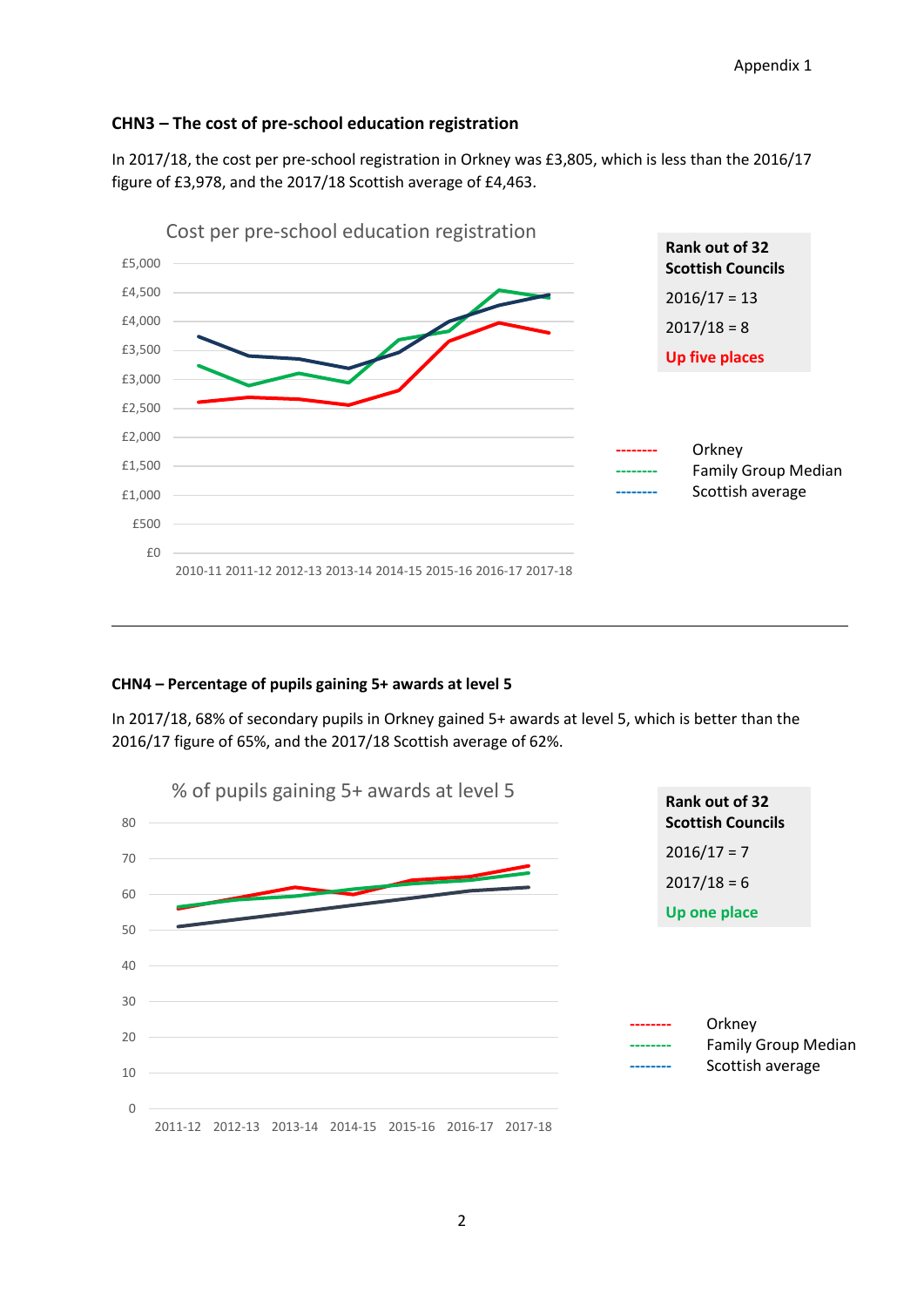#### **CHN5 – Percentage of pupils gaining 5+ awards at level 6**

In 2017/18, 33% of secondary pupils in Orkney gained 5+ awards at level 6, which is not as good as the 2016/17 figure of 39%, or the 2017/18 Scottish average of 34%.



#### **CH10 – The percentage of adults satisfied with local schools**

In 2015/18, 91.33% of adults were satisfied with local schools, which is not as good as the 2014/17 figure of 94.67%, but better that the 2015/18 Scottish average of 72.33%.

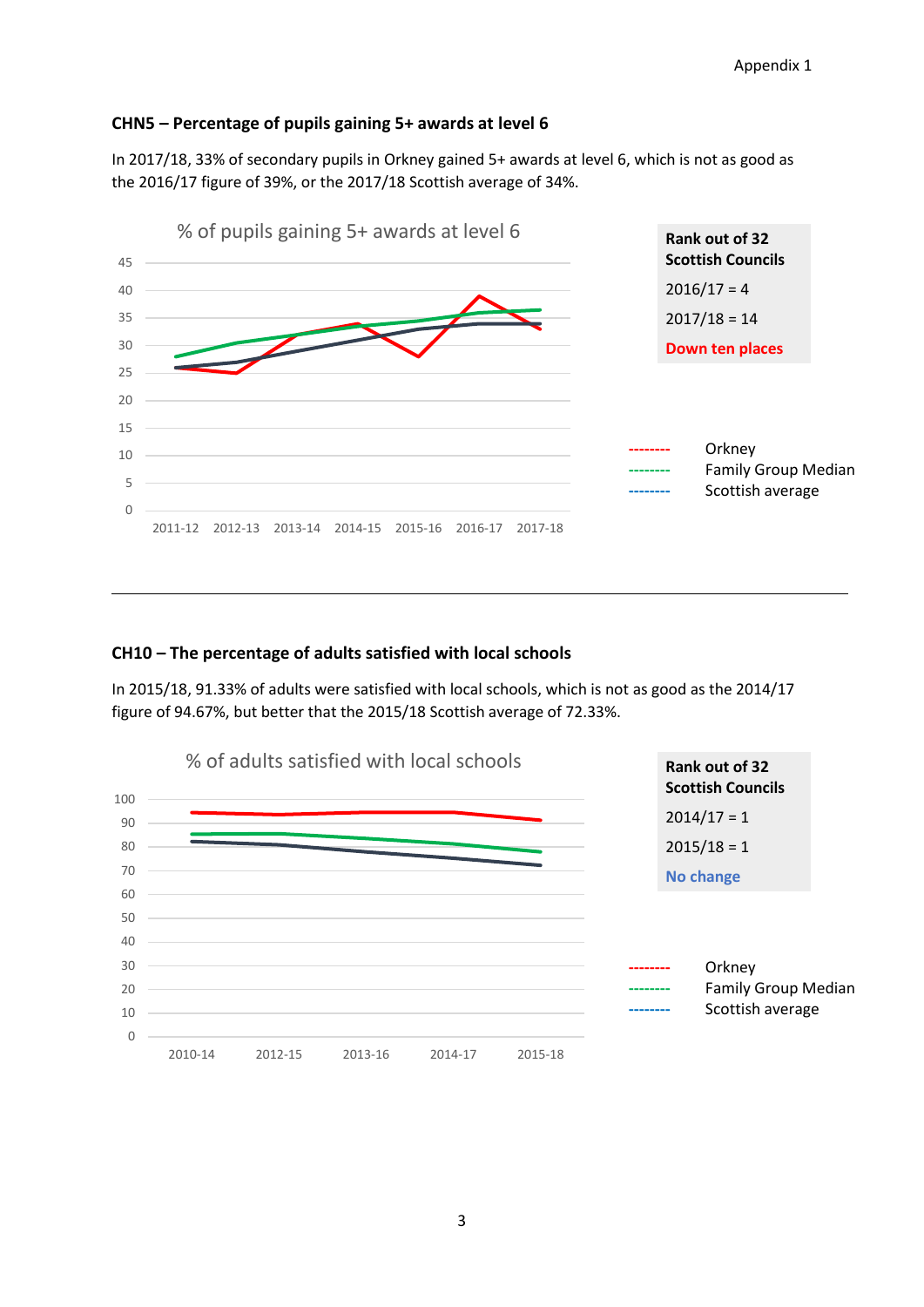#### **CHN12a – The overall average total tariff**

In 2017/18, the overall average total tariff\* for Orkney pupils was 907, which is not as good as the 2016/17 figure of 957, but better than the 2017/18 Scottish average of 891.



\*The tariff score for a learner is the total number of tariff points for the awards they achieve, taking account of only their latest and best attainment in each subject. This means that, for example, if a pupil has a National 5 and a Higher in Mathematics, it is the points for the Higher award which are counted.

#### **CHN12c – The average total tariff SIMD quintile 2**

In 2017/18, the average total tariff for Orkney pupils in SIMD quintile 2 was 867, which is not as good as the 2016/17 figure of 997, but better than the 2017/18 Scottish average of 750.

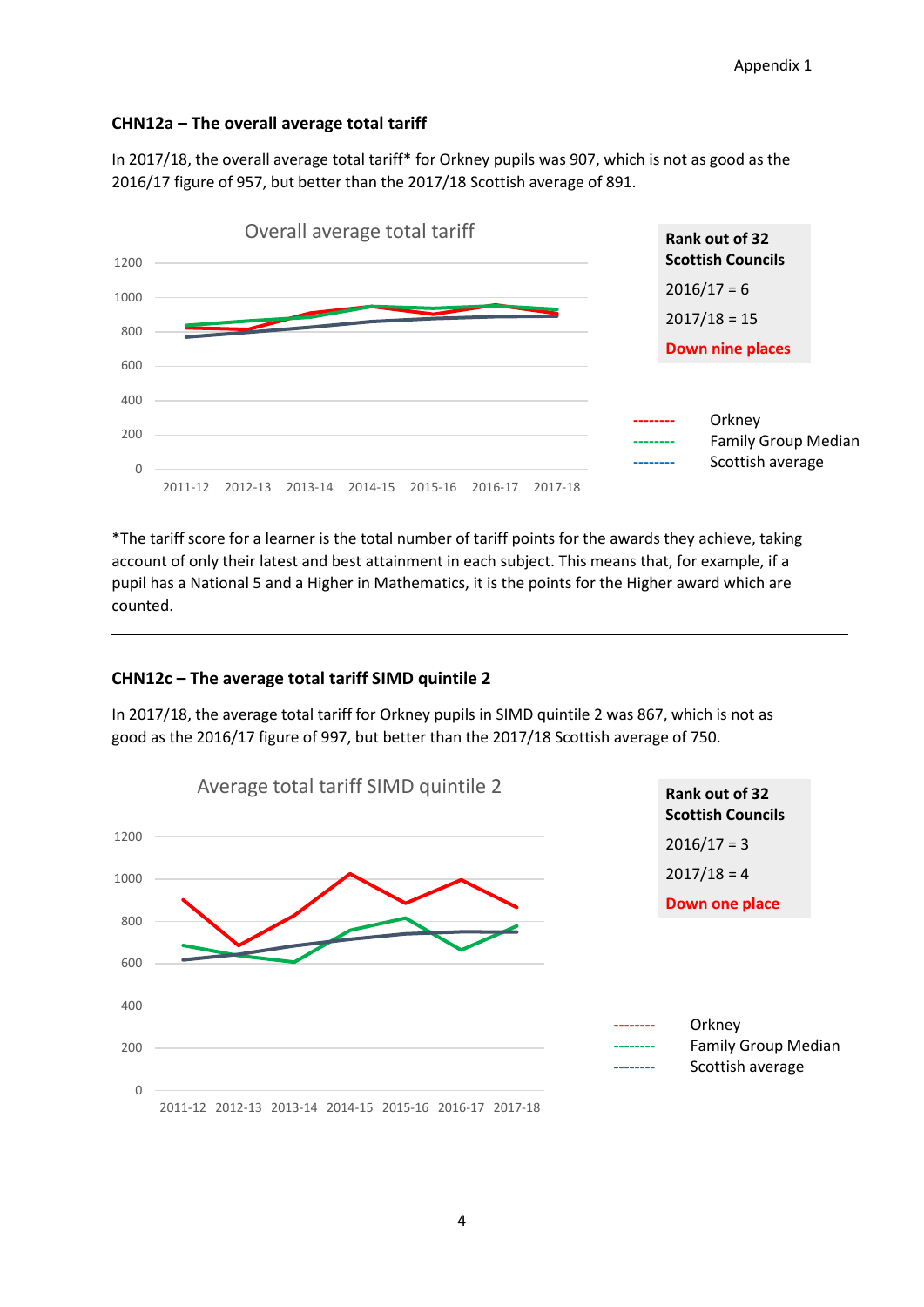#### **CHN12d – The average total tariff SIMD quintile 3**

In 2017/18, the average total tariff for Orkney pupils in SIMD quintile 3 was 825, which is not as good as the 2016/17 figure of 1,109, or the 2017/18 Scottish average of 896.



#### **CHN12e – The average total tariff SIMD quintile 4**

In 2017/18, the average total tariff for Orkney pupils in SIMD quintile 4 was 953, which was better than the 2016/17 figure of 877, but not as good as the 2017/18 Scottish average of 1,016.

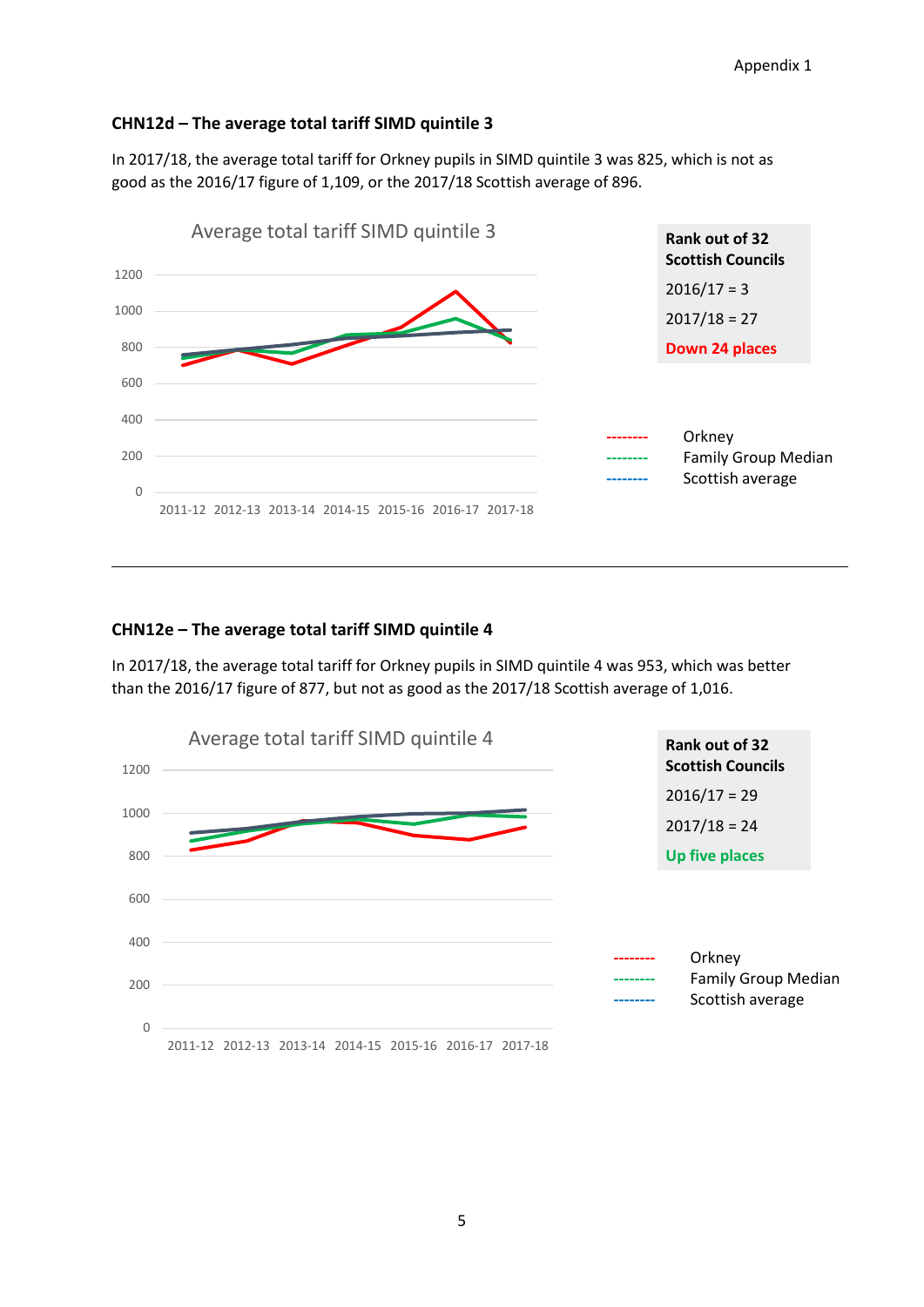#### **CHN12f – The average total tariff SIMD quintile 5**

In 2017/18, the average total tariff for Orkney pupils in SIMD quintile 5 was 1,234, which was better than the 2016/17 figure of 1,199, and the 2017/18 Scottish average of 1,221.



#### **CHN18 – The percentage of early years provision which is graded good or better**

In 2017/18, Orkney's funded early years provision which was graded good or better was 90%, which is not as good as the 2016/17 figure of 94.74%, or the 2017/18 Scottish average of 91.03%.

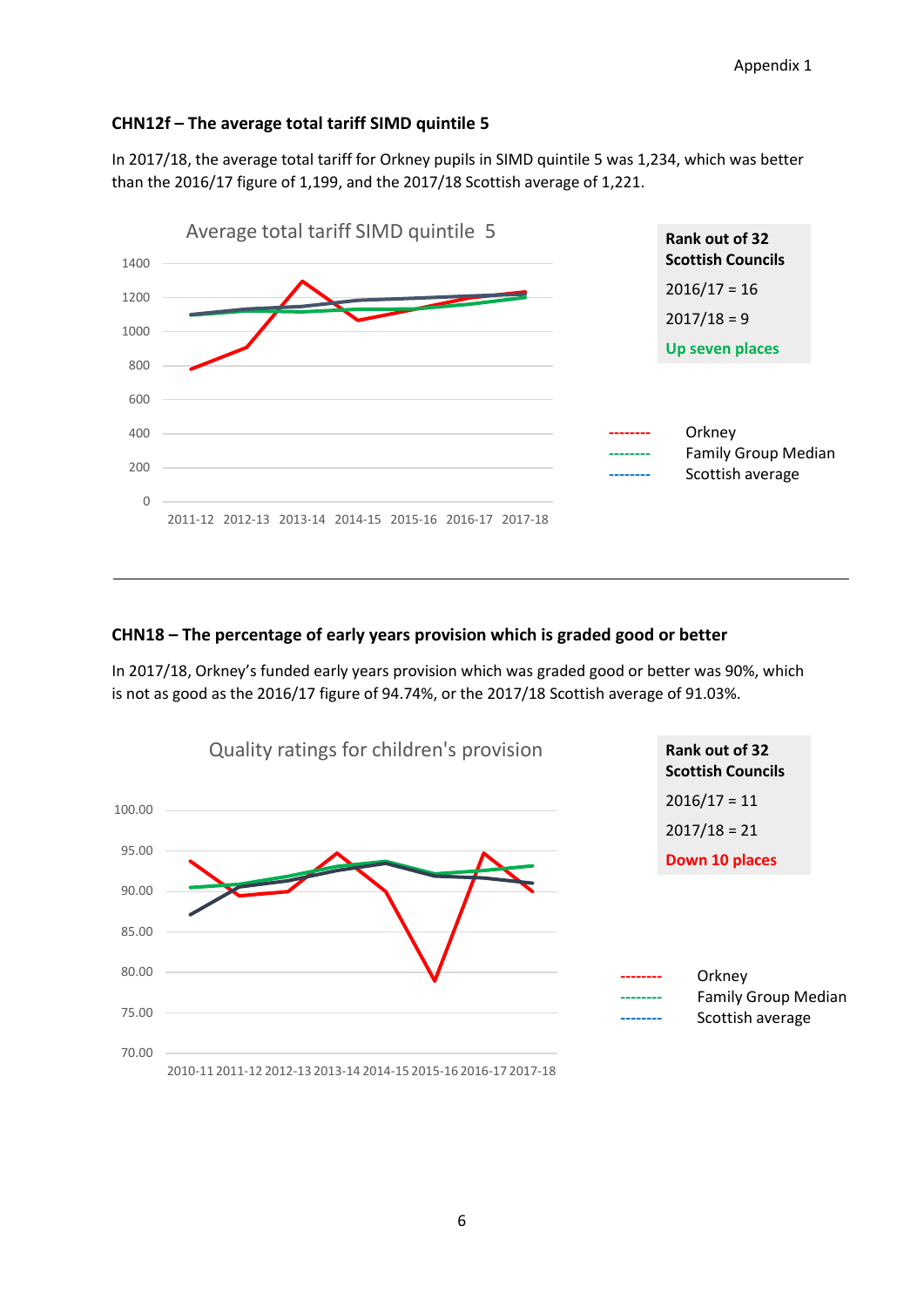#### **CHN21 – Participation rates among 16 to 19-year-olds (per 100)**

In 2017/18, participation in learning, training or work among Orkney's 16 to 19-year-olds was 95.3%, which is better than the 2016/17 figure of 93.8%, and the 2017/18 Scottish average of 91.8%.



### **CULTURE AND LEISURE SERVICES**

#### **C&L1 – Cost per attendance at sports facilities**

In 2017/18, the cost per attendance at sports facilities in Orkney was £1.07, which is less than the 2016/17 figure of £1.19, and the 2017/18 Scottish average of £2.71.

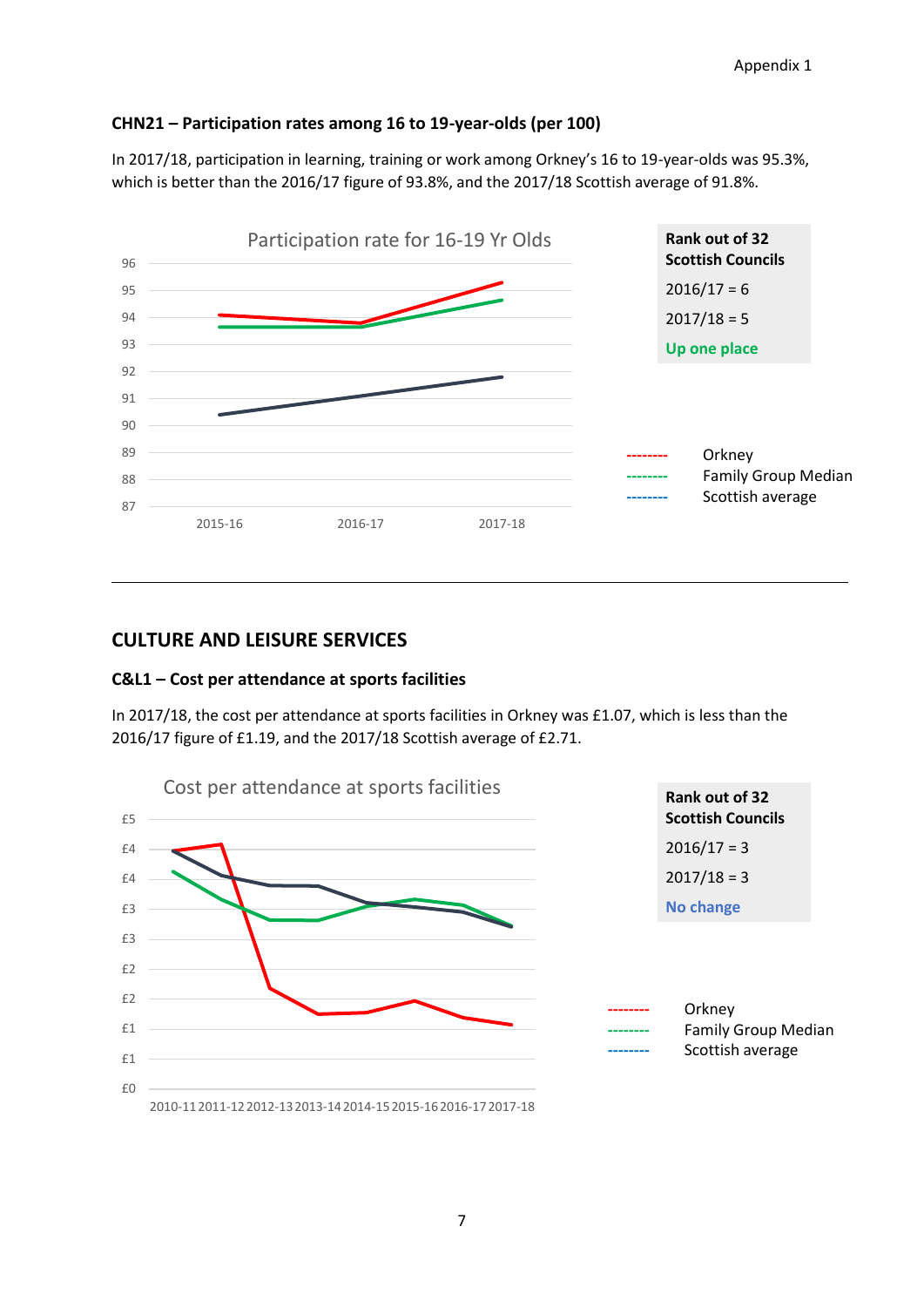#### **C&L2 – Cost per library visit**

In 2017/18, the cost per library visit in Orkney was £2.65, which is more than the 2016/17 figure of £2.54, and the 2017/18 Scottish average of £2.08.

Our higher costs are due in part to our combined library and archive service, rather than just a library service, and in part to Orkney's lower population and hence lower number of library visits. However, the cost per visit is lower than in other remote and rural areas such as Shetland and the Western Isles.



#### **C&L3 – Cost of museums per visit**

In 2017/18, the cost of museums per visit in Orkney was £4.82, which is the same as the 2016/17 figure, but more than the 2017/18 Scottish average of £3.49.

Our higher costs are due in part to Orkney's museums, with our small resident population, providing similar levels of service to some larger Scottish Mainland sites. Orkney's museums have seen visitor numbers at key sites increasing significantly as a result of volume tourism, which contributes towards reducing the cost per museum visit.

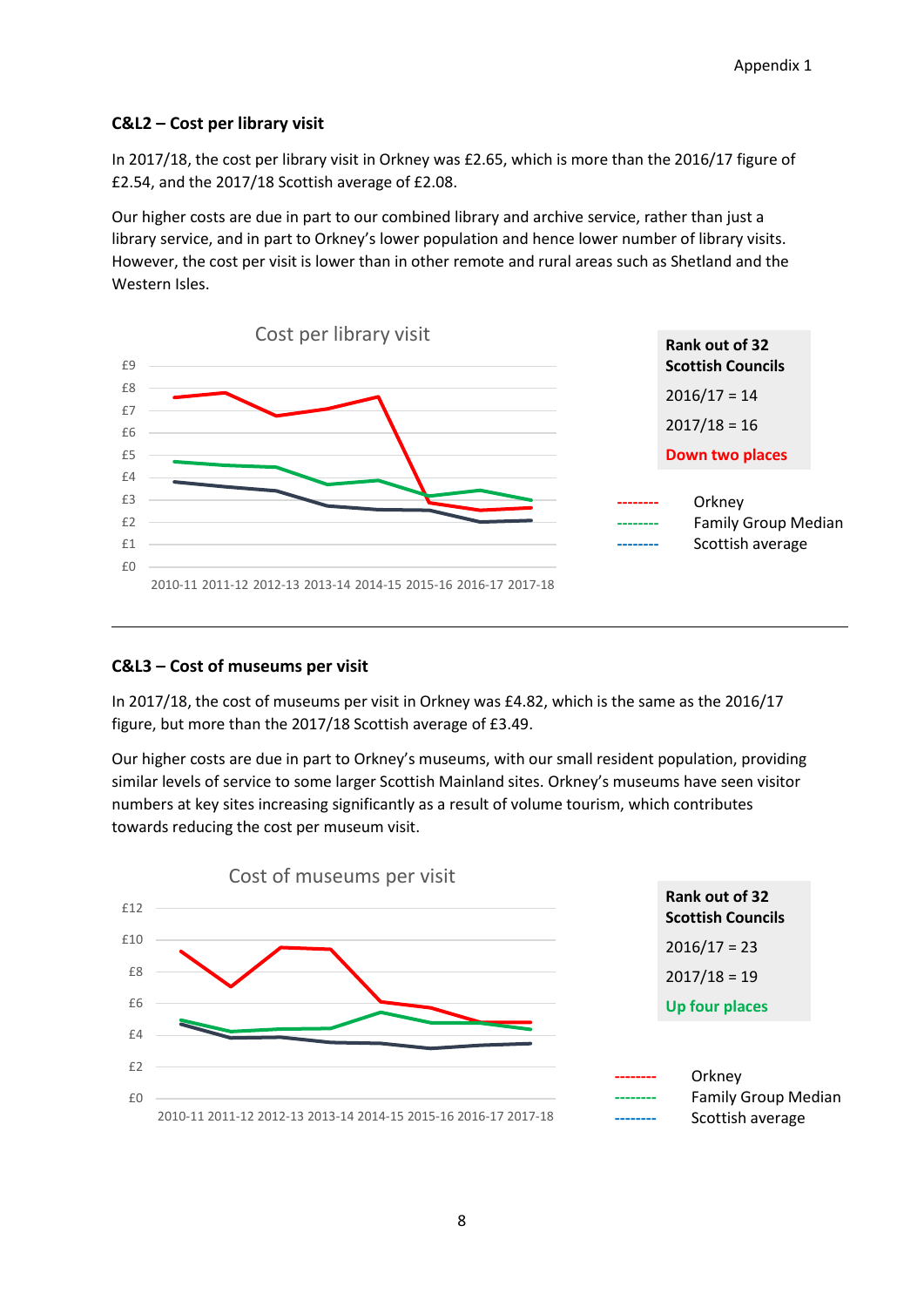#### **C&L4 – Cost of parks and open spaces per 1,000 population**

In 2017/18, the cost of parks and open spaces per 1,000 population in Orkney was £16,409, which is less than the 2016/17 figure of £16, 835, and the 2017/18 Scottish average of £19,814.



#### **C&L5a – Percentage of adults satisfied with libraries**

In 2015/18, 93.33% of adults in Orkney were satisfied with libraries, which is not quite as good as the 2014/17 figure of 94%, but better than the 2015/18 Scottish average of 73%.

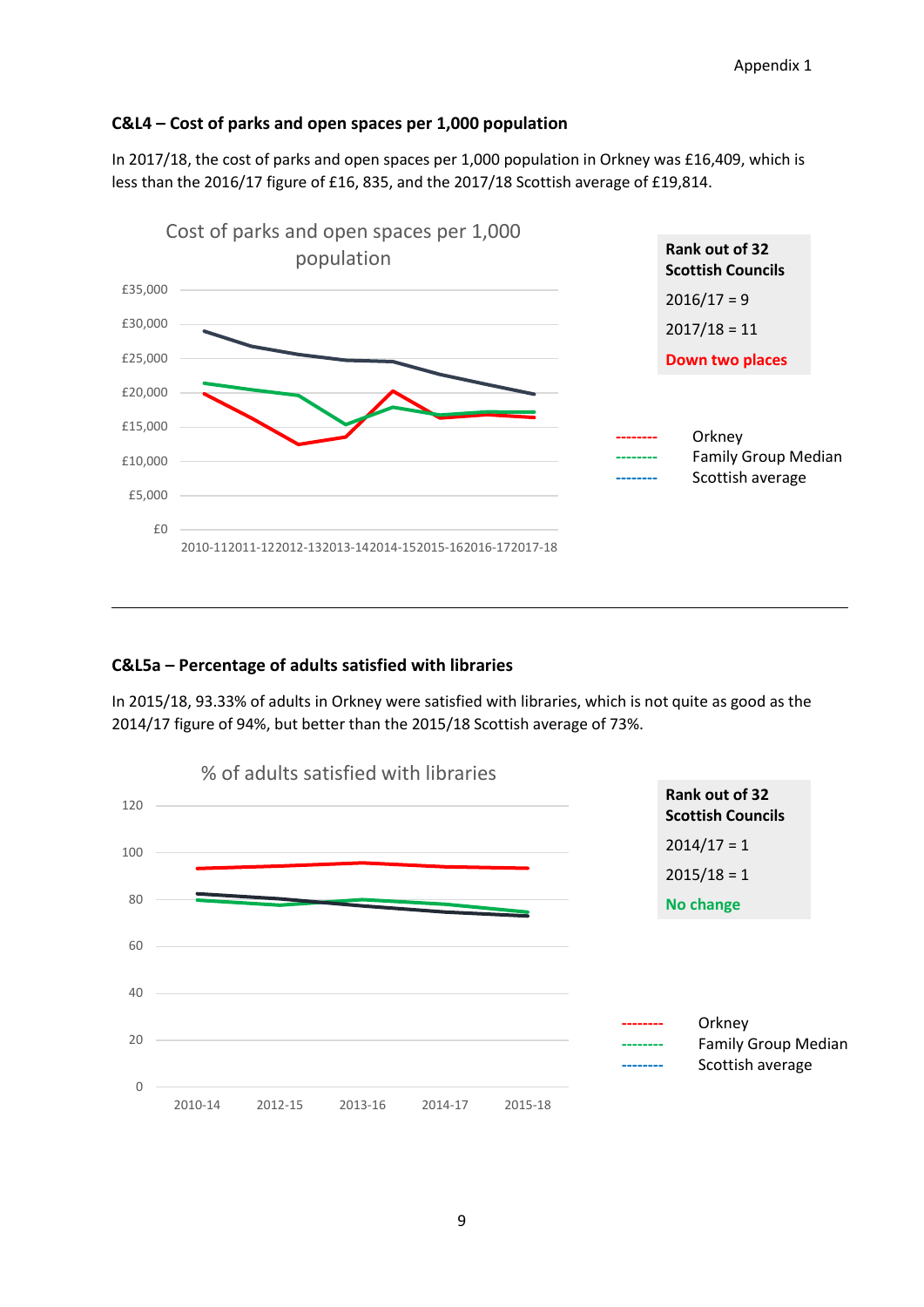#### **C&L5b – Percentage of adults satisfied with parks and open spaces**

In 2015/2018, 88% of adults in Orkney were satisfied with parks and open spaces, which is not as good as the 2014/17 figure of 90.33%, but better than the 2015/18 Scottish average of 85.67%.



#### **C&L5c – Percentage of adults satisfied with museums and galleries**

In 2015/18, 90.33% of adults in Orkney were satisfied with museums and galleries, which is not as good as the 2014/17 figure of 93.33%, but better than the 2015/18 Scottish average of 70%.

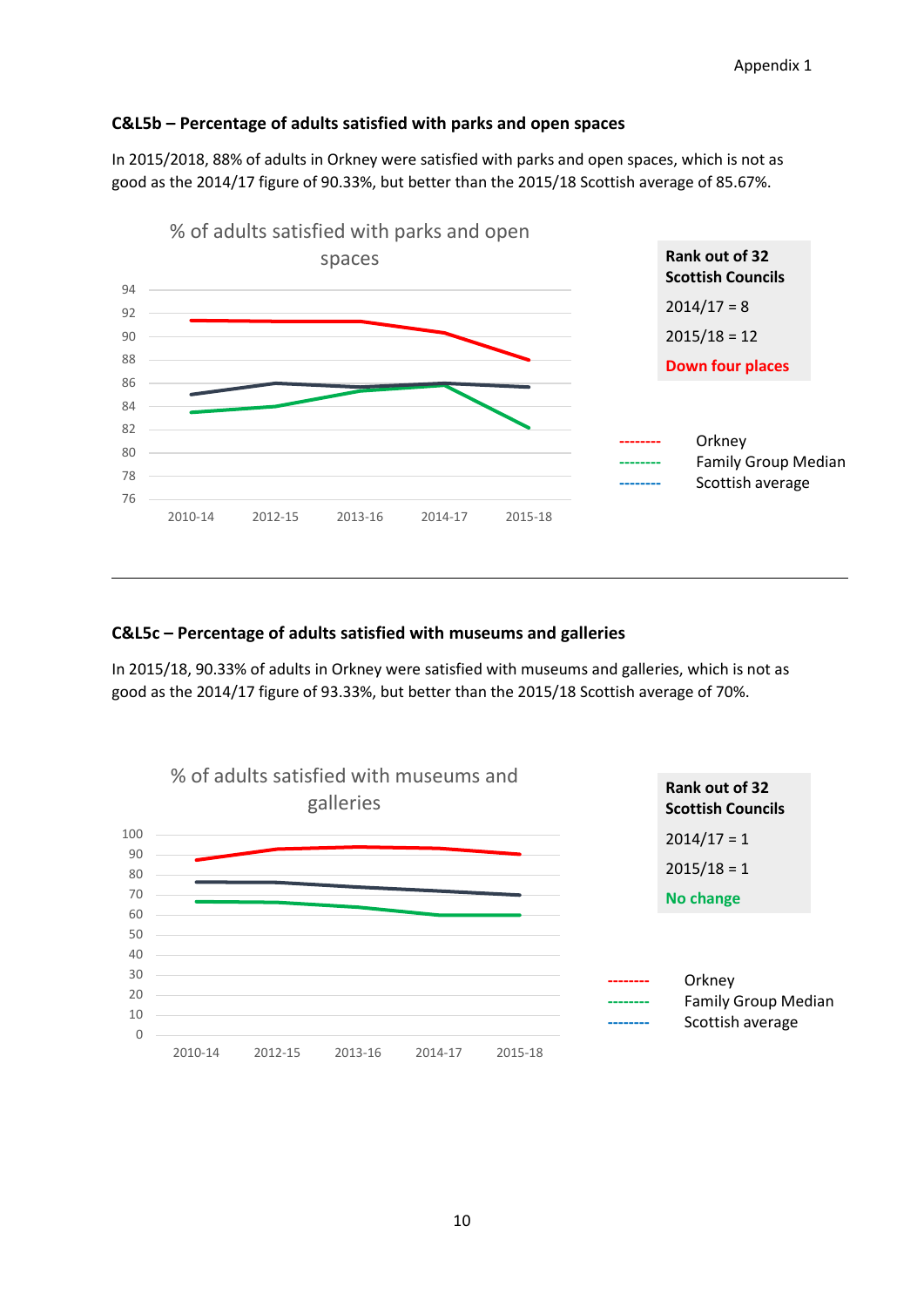#### **C&L5d – Percentage of adults satisfied with leisure facilities**

In 2015/18, 90% of adults in Orkney were satisfied with leisure facilities, which is not as good as the 2014/17 figure of 93.33%, but better than the 2015/18 Scottish average of 72.67%.



### **CORPORATE SERVICES**

#### **CORP6a – Sickness absence days per teacher**

In 2017/18, an average of 8.66 days per teacher were lost sue to sickness absence in Orkney, which is more than the 2016/17 figure of 6.2 days, and the 2017/18 Scottish average of 5.93 days.

Reducing the rate of sickness absence among our teaching staff is a priority for the Education Service, and the senior management together with Human Resources are leading a review of the reasons behind the higher rates reported and putting in place management actions to address this.

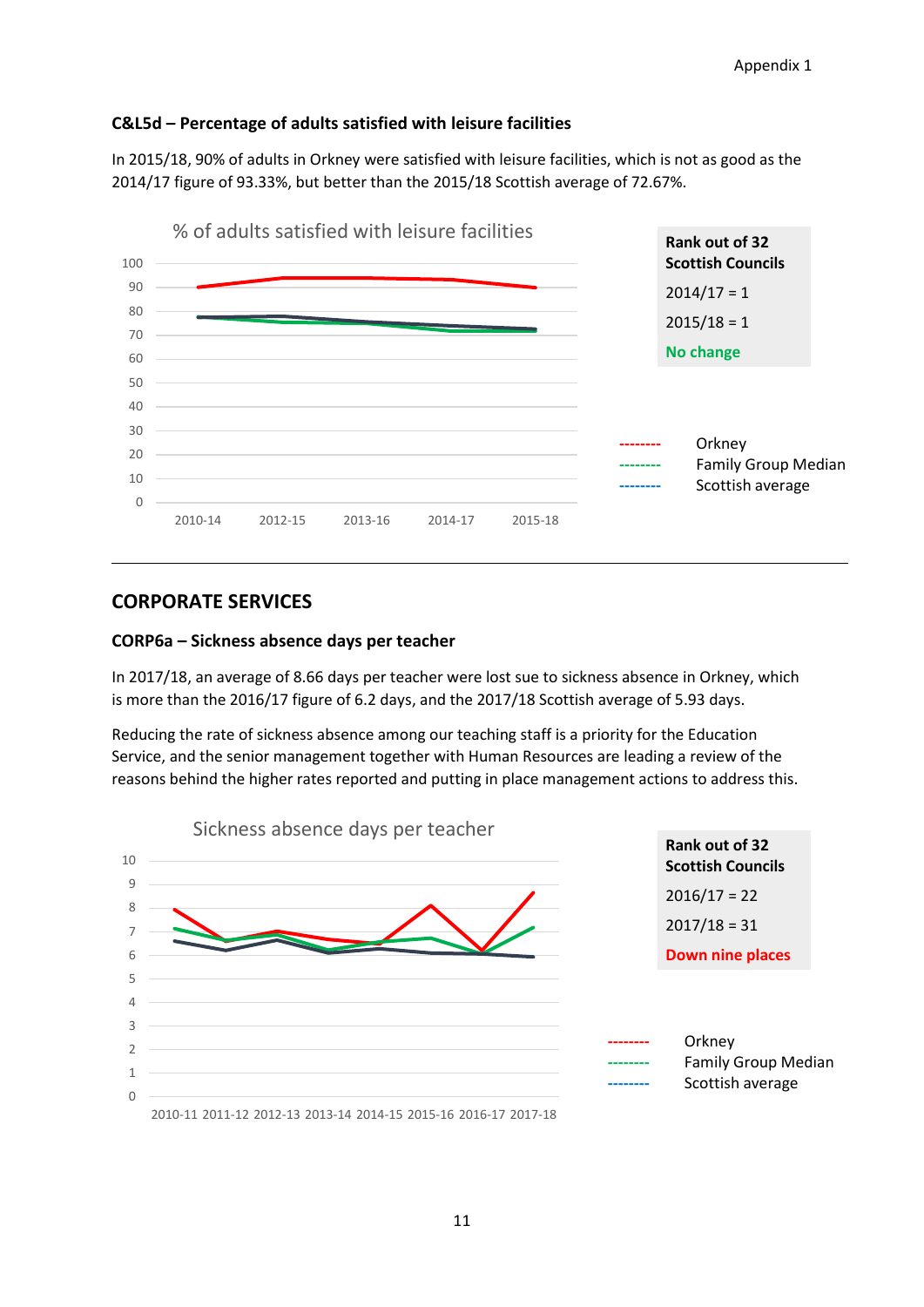### **COUNCIL HOUSING**

### **HSN1b – Gross rent arrears as at 31 March each year as a percentage of rent due for the reporting year**

In 2017/18, the level of council house rent arrears was 8.38%, which is more than the 2016/17 figure of 7.99%, and the 2017/18 Scottish average of 6.75%.

The figure includes both current and former tenant arrears both of which continue to be actively pursued. The Council continues to operate a prudent approach to writing off Council house tenant arrears making a commitment to collecting the debt rather than writing off debt.



#### **HSN2 – Percentage of rent due in the year that was lost due to voids**

In 2017/18, 1.78% of council house rent due was lost due to properties being unoccupied, which is less than the 2016/17 figure of 2.06%, but more than the 2017/18 Scottish average of 0.89%.

We continue to work closely with our maintenance contractors and have highlighted to them the need for improved performance. In addition, we continue to implement new systems to monitor and report on performance and have implemented a new asset management system linked to our main Measured Term Orkney's geography has an impact on our ability to let Council houses in some areas. The number of properties which are vacant in areas of low demand including some island areas, varies from year to year, where re-letting the properties may be challenging. In order to reduce the level of rent loss due to properties being unoccupied, we are currently introducing new procedures.

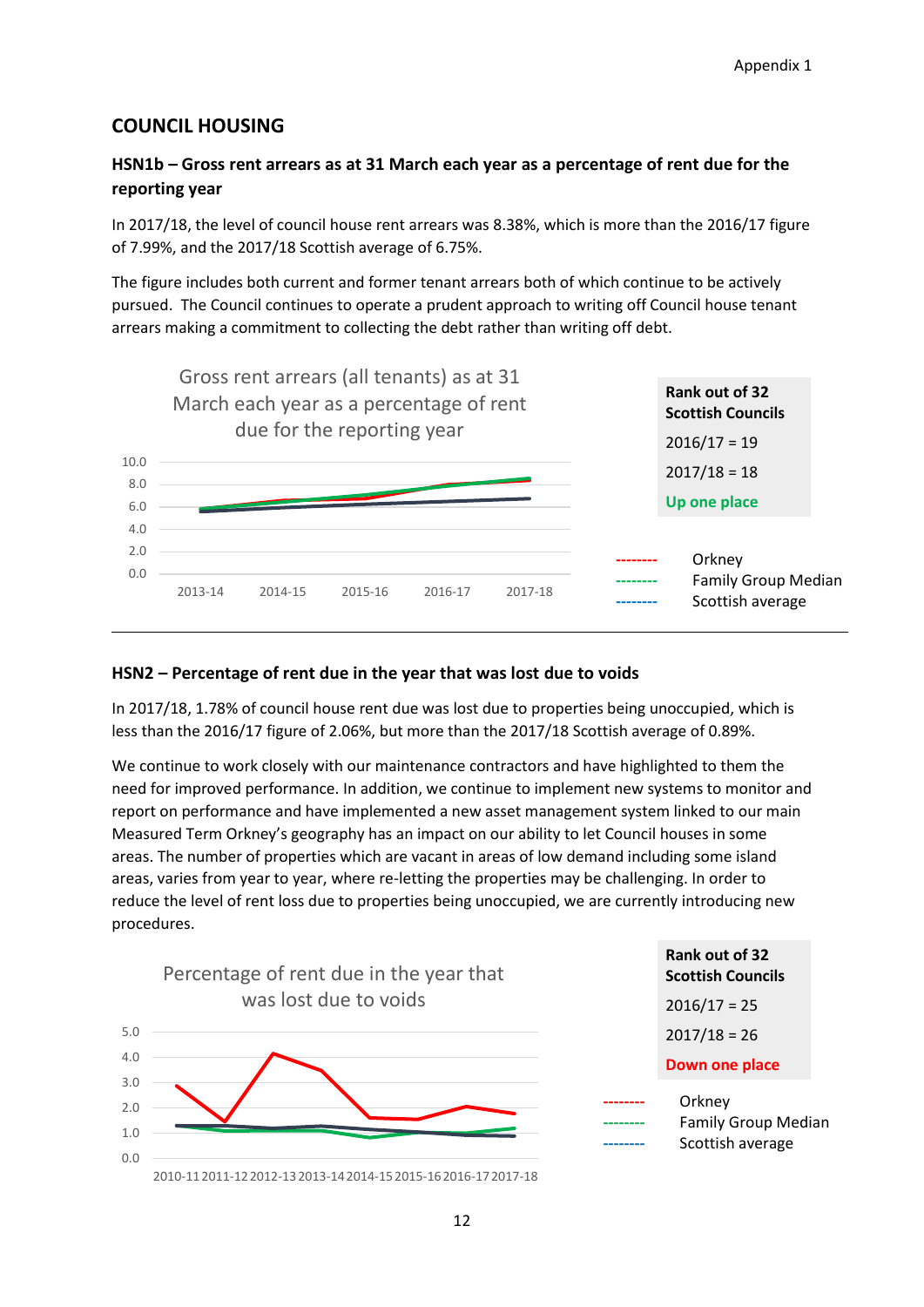#### **HSN3 – Percentage of dwellings meeting Scottish Housing Standards**

In 2017/18, 91.75% of council housing in Orkney met the Scottish Housing Quality Standard, which is better than the 2016/17 figure of 89.51%, but not as good as the 2017/18 Scottish average of 93.89%.

There has been an improvement in Scottish Housing Quality Standard passes in 2017/18. We will continue to undertake works to properties that are exempt or in abeyance when the opportunity arises.



#### **HSN4b – Average number of days taken to complete non-emergency repairs**

In 2017/18, it took an average of 10.94 days to complete non-emergency repairs to council housing in Orkney, which is better than the 2016/17 figure of 11.67 days, but not as good as the 2017/18 Scottish average of 7.5 days.

A contractor is to provide a more efficient system. While this will take a period to become fully established, in the longer term will provide a better service for our tenants.